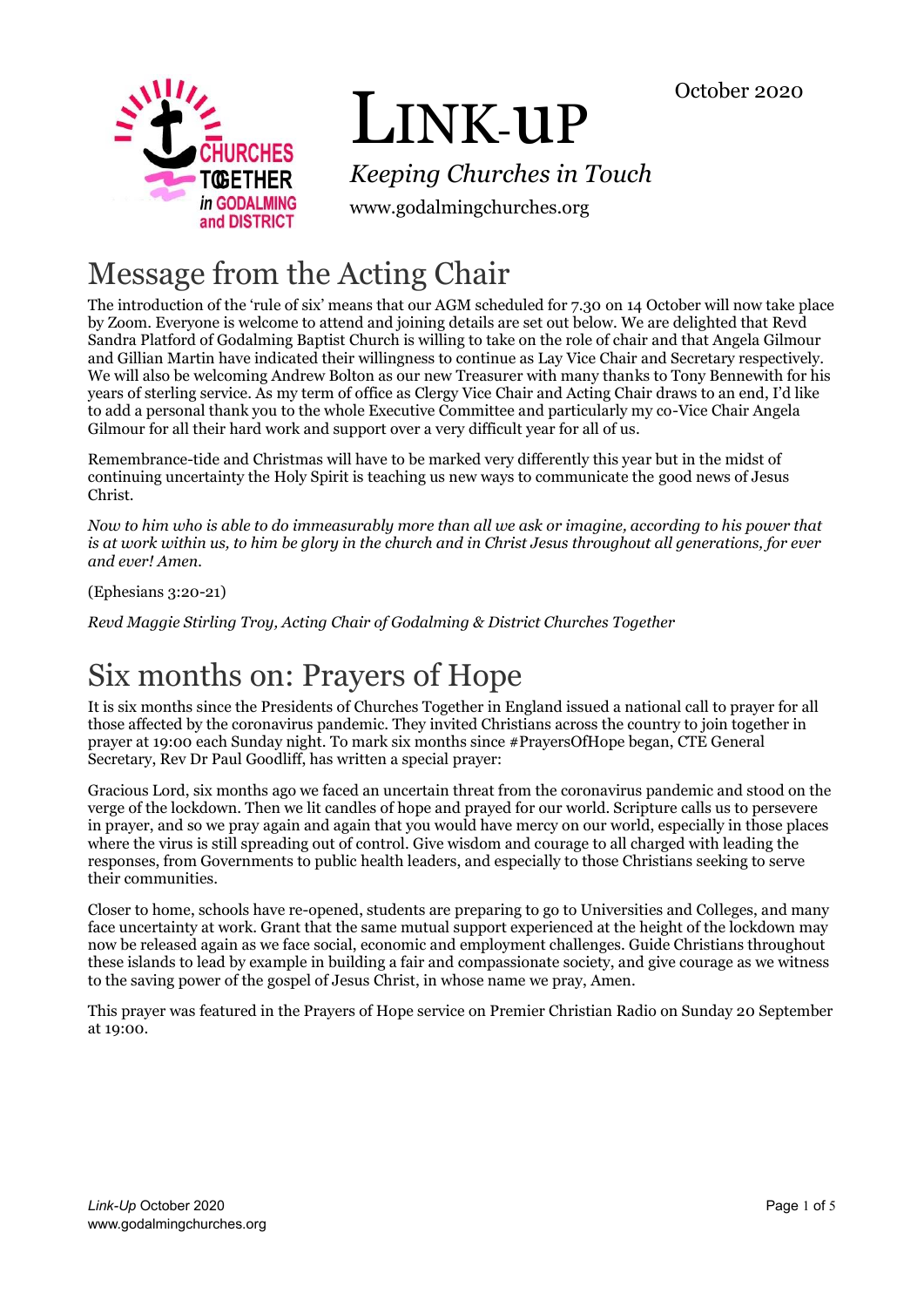# Climate Sunday

Local churches are encouraged to hold a local Climate Sunday any time during a one-year period starting on 6 September (the first Sunday in the annual season of Creation Time/Season of Creation).

Free resources will be provided to suit every tradition and style of worship.

During their local Climate Sunday, churches are invited to do one or more of three things:

- 1. **Climate service:** Hold a climate-focused service, to explore the theological and scientific basis of creation care and action on climate, to pray, and to commit to action.
- 2. **Commit:** Make a commitment as a local church community to taking long term action to reduce its own greenhouse gas emissions.
- 3. **Call:** Join with other churches and wider society by adding its name to a common call for the UK government to take much bolder action on climate change in this country in advance of COP26, and to strengthen its credibility to lead the international community to adopt a step change in action at COP26. The culmination of the campaign will be a national Climate Sunday event on Sunday 5 September 2021, to share church commitments and pray for bold action and courageous leadership at COP26.

Climate Sunday has been organised by Churches Together in Britain and Ireland (CTBI) with support from charities including CAFOD, Christian Aid, Tearfund, A Rocha UK, and Operation Noah.

For more information visit<https://ctbi.org.uk/climate-sunday/>

# Christmas Angels - a message of hope

Churches Together in Godalming and District would like to propose that the churches in Godalming come together to promote the message of hope that we have in Jesus this Christmas.

Please see attached pattern for knitted angels. We plan to place (covid-safe) angels around the town, near the schools for individuals in our community to find.

Each angel will bring a message of hope for the one who has found the angel. There will be a Facebook Page for those who find angels to write their comments on etc and will hopefully prove to be something positive and uplifting for our community in these difficult times. So all I ask is that you get involved at this stage by knitting the angels as many as you can!

Many Thanks, Rev'd Sandra Platford, Minister of Godalming Baptist Church.

# Churches Together prayer breakfasts

The October prayer breakfast is on Saturday 24 October at 8:30 via Zoom. The Zoom room is: <https://zoom.us/j/9463914833> and the password is 2020.

# Godalming Community Store/Food Bank

Well done to everyone who supports this. The Community Store is still operating from the Wilfred Noyce Centre and the Food Bank from St Marks Community Centre.

The Community Store is run by The Farncombe and Godalming Corona Virus Support Group in partnership with Godalming Town Council. Donations of food etc via Trolley Tuesdays will continue until January 2021, and other Hub collection points are in place.

The Food Bank and the Community Store work together, with items being collected and distributed by both as needed. Citizens Advice Waverley are also involved in helping families with advice and guidance.

Please keep supporting our local community. Keep a look out for further information, and if you have any questions or suggestions please contact Michael Stubbs who is our representative on the Town Council Community Store Working Group on [michaeleashing@aol.com.](mailto:michaeleashing@aol.com)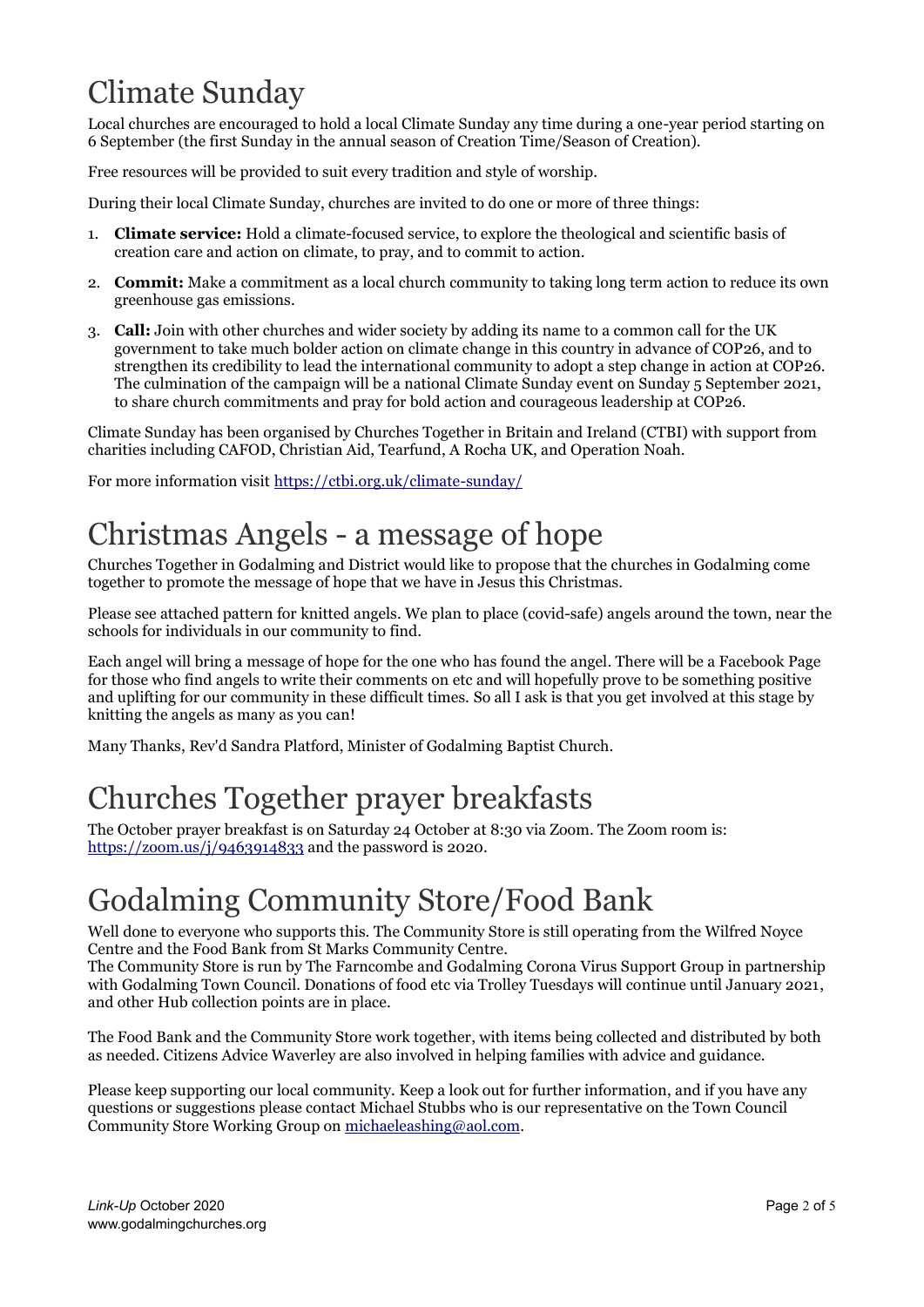# News of the Churches and organisations

## The Parish of Godalming – St Peter and St Paul's Church and St Mark's Church

We thank God that after many months of being 'Zoom Church' we are now in a position to open our doors for Sunday services once more as we meet each week at 10:00 for our main Holy Communion Service. On the first Sunday of each month we hold an 8:00 Holy Communion service, which is followed at 10:00 by our All Age Service, a more relaxed and informal style of worshipping God together.

All our services follow Covid-19 guidelines received from the National Church and the Government, as we seek to do all we can to ensure the safety of everyone.

We are conscious that not everyone is yet in a position to join us in church, with some members of our church congregation rightfully continuing to carefully safeguard themselves at home. We fully support them, and we're delighted that they are still able to share worship with us, as we link the services via Zoom each week.

Our beautiful town centre church remains open, for those who value a time of quiet reflection and private prayer, on Mondays and Fridays each week from 11:00 until 13:00, with stewards on hand to guide and support. All are very welcome.

#### [parishofgodalming.org.uk](https://parishofgodalming.org.uk/)

### Godalming United Church

At the beginning of September, we welcomed our new Minister, Rev'd Alan Payne and his family. His induction took place on 26 September.

The church has now been open again for a month for live Sunday morning worship. Spaces are limited to less than 50, so advance booking is necessary: 01483 860683.

If you are unable to join us in person, we will be live-streaming the service at 10:30 on Sundays, with two options on how to connect:

- the same platform we have been using during lockdown: [https://guc.online.church.](https://guc.online.church/) This will include availability of the chat function to allow you to say "Hello", raise anything that you'd like us to pray about, and so on.
- the same platform that we were using before lockdown at either <https://thesundayservice.gallery.video/godalmingunited> o[r bit.ly/GUCTV.](https://bit.ly/GUCTV) There is no chat available on this platform.

The service can also be watched later on our YouTube channel: [bit.ly/GUCYouTube.](https://bit.ly/GUCYouTube) There will, at other times, be some limited access for private prayer – please phone 01483 420459.

#### [www.guc.org.uk](http://www.guc.org.uk/)

### St Edmund King & Martyr Godalming with St Joseph's Milford Roman Catholic Churches

#### **Online Alpha Course for adults and young people**

A morning course: 10:30 to 12:00 weekdays and an evening course: 20:00 to 21:30 weekdays. A typical session involves an introduction, a video, a break for a drink and group discussion. All you will need is a reasonable internet connection. The videos run for 20-25 minutes. The Saturday morning session will involve two videos. The courses will start either in the week commencing 28 September or the week commencing 5 October. All courses involve 11 sessions plus a Saturday morning session.

The Saturday morning session will be in November from 10:30 to 13:00. The start date will be agreed with the participants. We are planning to offer the Youth Alpha programme in conjunction with the Trinity Trust Team. To register or for further information contact Alan Lion on 01483 420859 (no answer phone) or email to [alion@btinternet.com](mailto:alion@btinternet.com) or register at [www.stedsgod.com](https://www.stedsgod.com/)

#### **Lectio Divina**

A very special way of praying with the scriptures helping us to hear the "God who speaks" and to find that God is not indifferent to our struggles and search for meaning. Everyone is welcome to join us on Wednesday evenings from 19:30 to 20:45 on GoToMeeting Virtual Parish 450-922-301t: 020 3713 5028: access code 450-922-301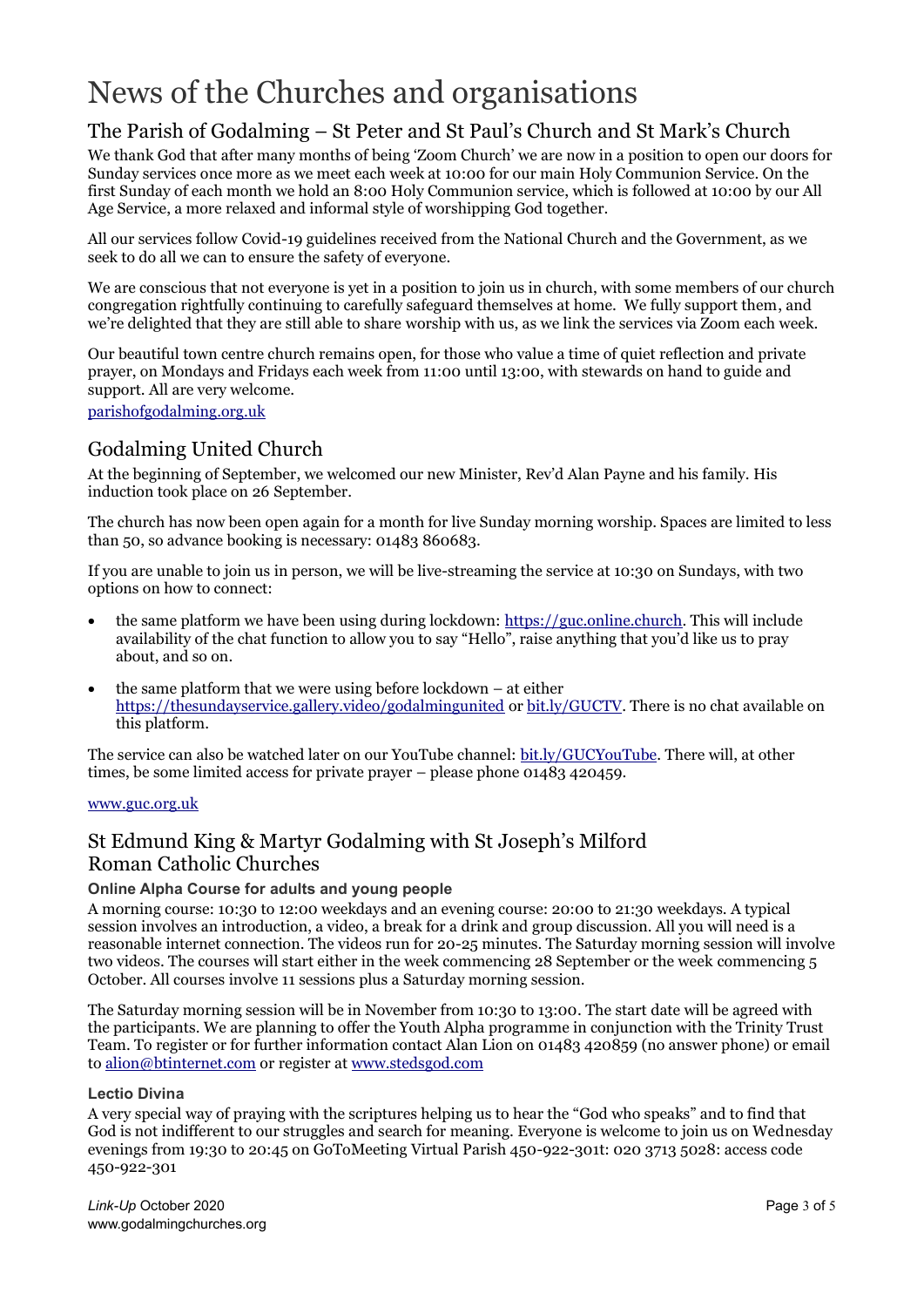#### **Wednesday Word**

Free online children's activity sheet for each Sunday[: www.wednesdayword.org/school](http://www.wednesdayword.org/school/index.htm)

#### **Parish Quiz Night, 10 October**

Something social and fun for everyone - even if it's on Zoom! To register, email [honeysett@btinternet.com](mailto:honeysett@btinternet.com) and please make a minimum donation of  $£5$  per person to the CAFOD harvest appeal at: <https://tinyurl.com/y33xte2t>

#### **Alton Day of Renewal, 24 October on Zoom**

'How can we, like Mary, use the words of Scripture to praise God?' Led by Monsignor John Armitage. [www.altonrenewal.com/2020.html](https://www.altonrenewal.com/2020.html)

#### **Stress in Your Marriage?**

This has been a very difficult year for many. Retrouvaille is a program for married couples that feel bored, disillusioned, cold, conflicted, frustrated, or angry in their marriage. Many don't know how to change the situation or even communicate with their spouse about it. This programme has helped 6,000 couples who were experiencing difficulties in their marriage in the past year alone. There is no group therapy or group work. For confidential information or to register for the next virtual weekend on 12 to 15 November, visit [www.retrouvaille.org.uk,](https://www.retrouvaille.org.uk/) call 0788 7296983 or email [retrouvailleukinfo@gmail.com](mailto:retrouvailleukinfo@gmail.com)

#### **Sources of Practical Support**

Parish Welfare Fund aims to support those who are struggling at this time to afford basic necessities. The SVP are also able to help: 07990 717067. Their members, motivated by their faith, are committed to meaningful and long-term befriending. Inspired by the message of the Gospels they seek and find those in need and offer them sincere friendship. They visit them on a regular basis and offer additional practical support such as food, furniture or financial help where needed.

[https://stedsgod.com](https://stedsgod.com/)

### Godalming Quakers

#### **Online Meetings for Worship**

We continue to hold online Meetings for Worship on Sundays using the Zoom platform[: https://zoom.us,](https://zoom.us/) as well as virtual coffee breaks on Friday afternoons. These have allowed us to worship and socialise together in spite of the physical limitations.

[www.godalmingquakers.org](http://www.godalmingquakers.org/)

### Trinity Trust Team

The new academic year started positively with Trinity Trust Team again delivering team-building activities as part of the new Year 7 Intake Days in Rodborough and Broadwater secondary schools. We had been planning for the return of face-to-face after-school clubs and groups this term but will progress these plans with extra caution with the possibility of a spike in the pandemic. Many local schools are maintaining an equally cautious stance of allowing no external providers or partners to deliver sessions in or after school on-site, to be reviewed after the half term break. We will continue to develop plans for a safe return to some of our groups, working closely with centre managers and local authorities.

With fewer opportunities to return to regular centre-based activities, we continue to maintain a high visibility presence on our local streets and in open spaces through outreach into Broadwater, Farncombe, Godalming and Milford three nights a week and in developing online sessions in order to remain connected with young people we would see regularly and to keep them engaged with one another socially.

We remain positive and hopeful of, in good time, a safe transition back to regular face-to-face sessions with young people knowing that God is sovereign over all things. We value your ongoing support and ask that you pray for:

- The team as we continue with detached work, for our safety and the safety of the young people we engage with out on the streets and in open spaces.
- Local young people to make sensible choices regarding socialisation, balancing the need for peer-contact with remaining healthy and safe and maintaining social distancing guidelines.
- Longer-term plans to return to face-to-face sessions, for wisdom in decision-making and protection over the team and the young people we serve.
- All those who currently donate to TTT (both corporately and individually).